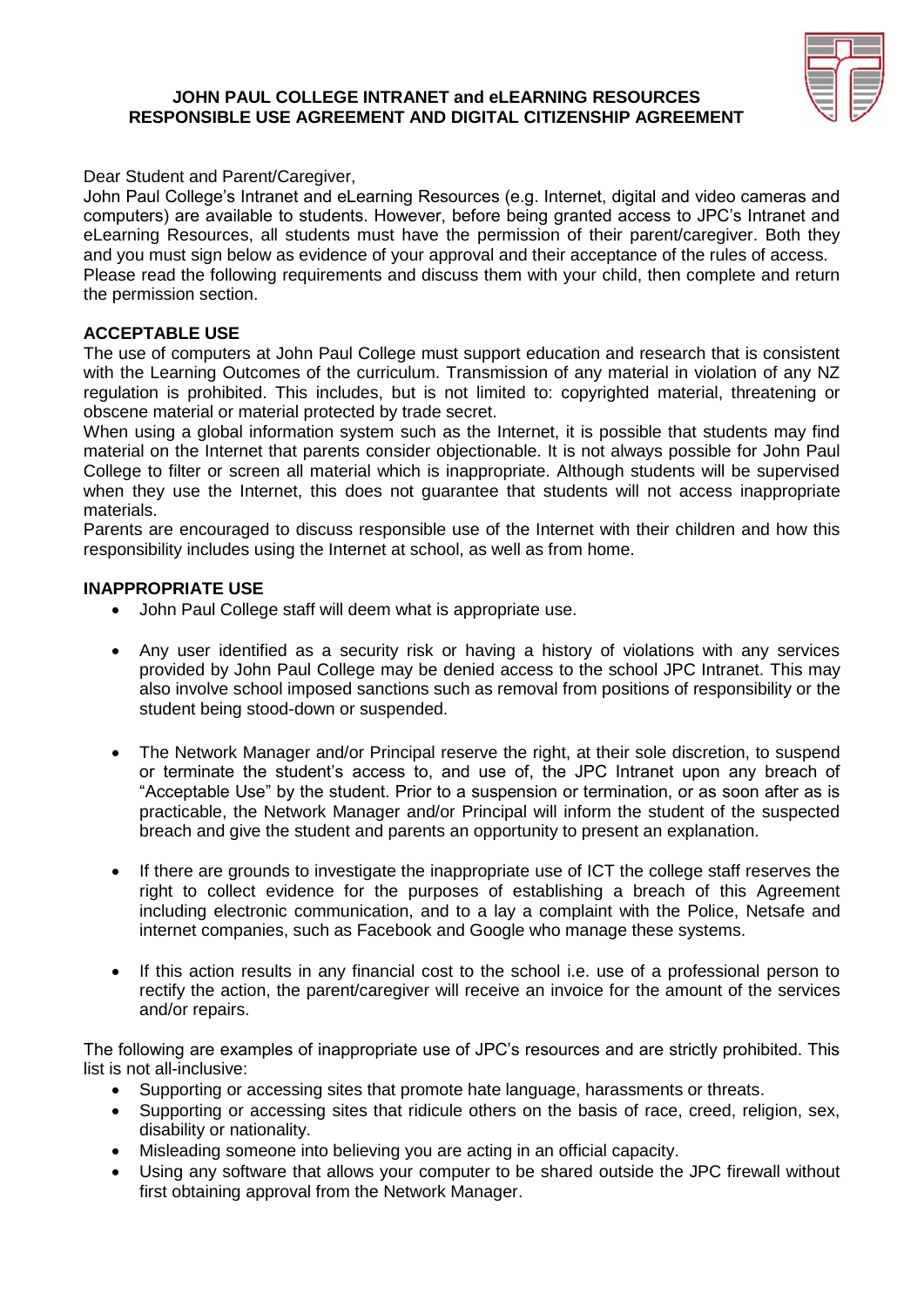

- Creating and/or forwarding of chain letters and mass mailings.
- Violating license and other computer-related contract provisions, particularly those that expose JPC to legal costs or damages.
- Using software, such as password-cracking tools, vulnerability scanners, and network sniffers, without the express written consent of the Network Manager.
- Storing or downloading any material on the JPC server that may infringe The New Zealand Copyright Act 1994 (or any replacement Act).
- Accessing or attempting access to inappropriate, age restricted, or objectionable material.
- Attempting to get around or bypass security, monitoring and filtering that is in place.

#### **VANDALISM**

Vandalism will result in cancellation of privileges as well as other sanctions *(see Inappropriate Use).* Vandalism includes any malicious intent to harm, modify or destroy computer hardware or data of another user, any attempt to degrade or disrupt system or network performance and Internet use that includes, but is not limited to, the uploading or creation of computer viruses.

If equipment/data is damaged or stolen, a parent/caregiver will receive an invoice for the amount of the replacement item and/or repairs and/or services provided to rectify the issue.

#### **INTELLECTUAL PROPERTY**

Intellectual property refers to any image, video and/or design used/created to represent John Paul College. Any of the above created during school activities remains the property of John Paul College.

#### **AGREEMENTS**

Attached are 3 agreements that must be signed by each student and/ or a parent/caregiver.

- Acceptable Use Agreement to be signed by the student and a parent/caregiver
- Bring Your Own Device Agreement to be signed by a parent/caregiver
- Digital citizenship Contract to be signed by the student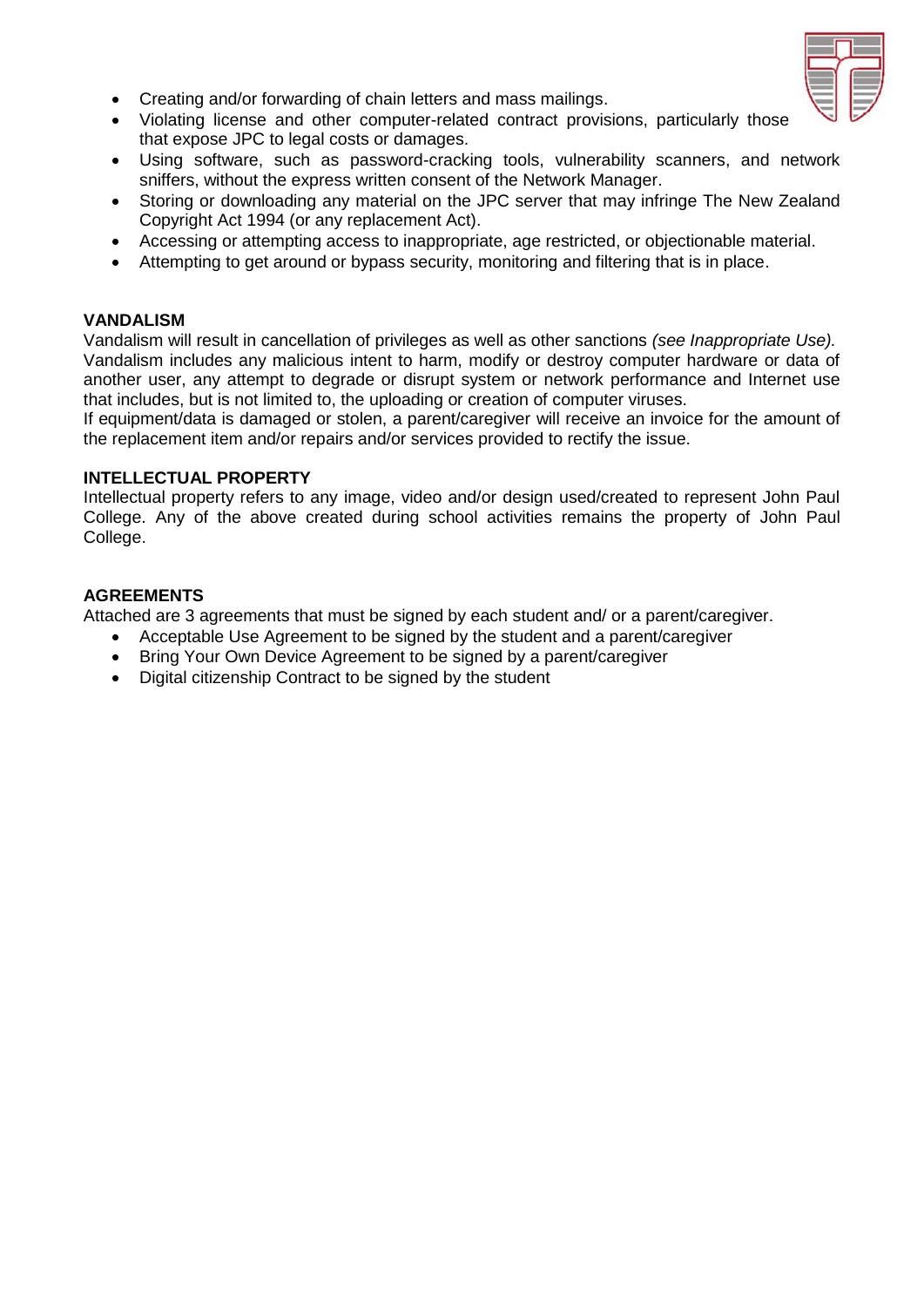

# **John Paul College E Learning Agreements**

- Acceptable Use Agreement to be signed by the student and a parent/caregiver
- Bring Your Own Device Agreement to be signed by a parent/caregiver
- Digital citizenship Contract to be signed by the student

Please sign the three documents and return to Mrs Stewart.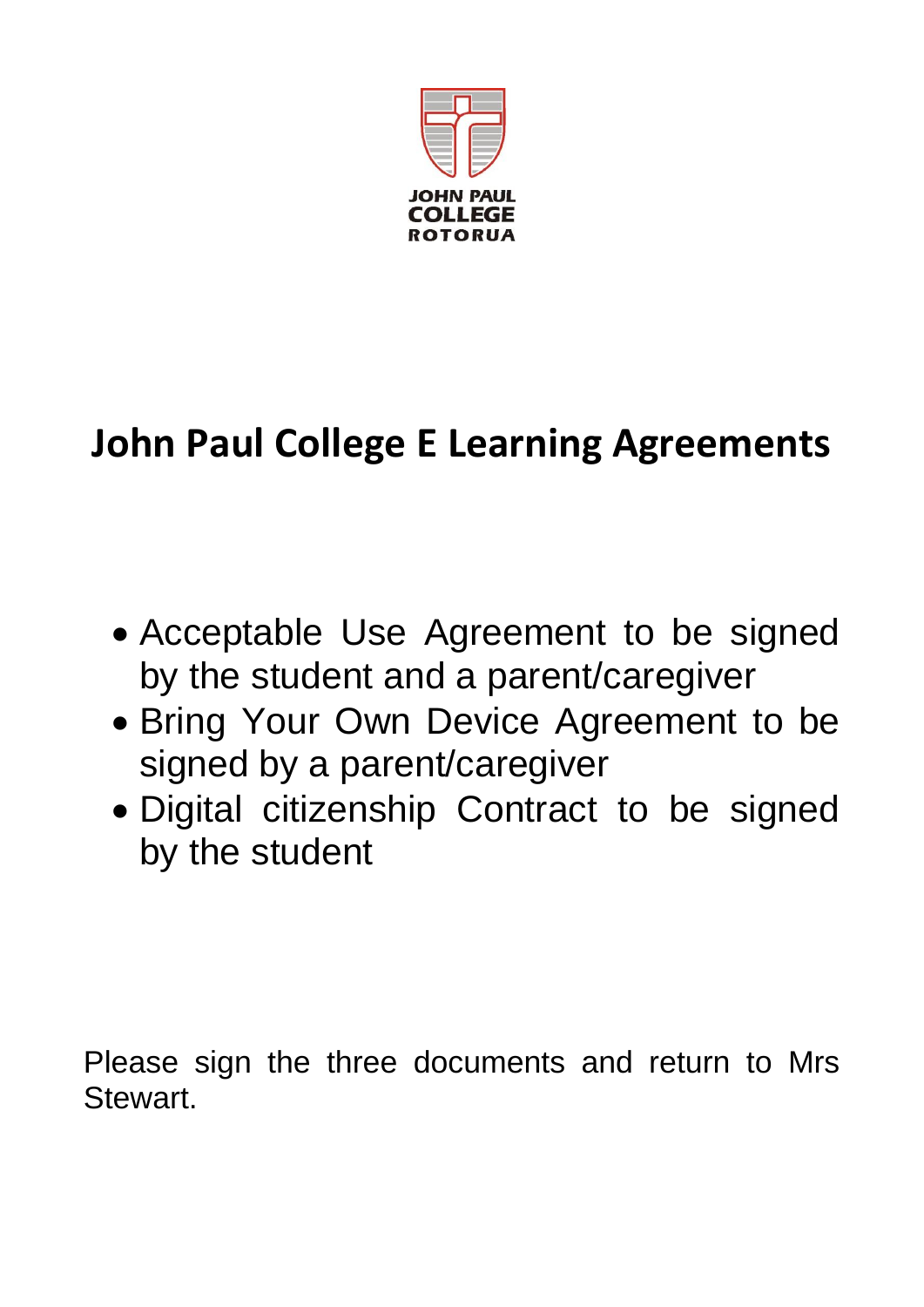## **John Paul College**

## **ACCEPTABLE USE AGREEMENT**

As a school user of JPC's Intranet and eLearning Resources, I understand and will abide by the John Paul College rules on the use of ICT technologies. In signing this agreement I (the student) accept the following:

- 1. I agree to comply with the school rules on acceptable use of JPC's Intranet and eLearning resources and on the rules and prohibitions on unacceptable use.
- 2. I agree that all my communication via any technological device and internet system (either in school or on personal ICT devices) will not be used to humiliate, degrade, harass, threaten, offend or defame any person, including fellow students and staff of the school even if it is meant as a joke.
- 3. I agree that I will not use Information Communication Technology to undermine the good name and reputation of the school.
- 4. I agree that I will not post any material which is offensive, discriminatory or incites hatred or puts any member of the school community at risk (e.g. bullying or harassment).
- 5. I accept that any breach of conditions '2', '3' or '4' of this agreement may be deemed 'gross misconduct' for the purposes of a stand down or suspension under the Education Act 1989.
- 6. I accept that any breach may also result in my removal from a leadership position (or not being considered for one), or may result in the school not recommending me for a scholarship or to a tertiary institution, employer or external programme, including not providing a reference.

The school recognises your right to privacy and freedom of expression and undertakes not to disclose any information about you or your communication except that which is in breach of conditions.

Breaching this Agreement (or any involvement in such a breach) may result in my access to the computing and technology resources at John Paul College being withdrawn, which could make me ineligible to continue studying a particular subject.

I understand that my parents may be informed if I breach this agreement.

| <b>Student Name:</b> | <b>Student Number.</b> |
|----------------------|------------------------|
|                      |                        |
| Student Signature:   | Form Class:            |

#### **PARENT / CAREGIVER**

As a parent/ caregiver of the above student, I have read the John Paul College document on the use of Intranet and e-Learning resources and the Acceptable Use Agreement. My child has read the document and understands his / her obligations. I give my permission to allow Internet access for my child. I understand that access is designed for educational purposes and that students will be held accountable for their own actions. I also understand that some material on the Internet may be objectionable. John Paul College will take appropriate measures to limit access to illegal, dangerous and/ or inappropriate material and I accept responsibility for setting standards for my child to follow when using email and the Internet.

I understand if my child steals or damages equipment, this will result in an invoice for the cost or replacement parts and repairs and any other associated costs. I also understand this agreement applies to communication technologies my child may bring into the school environment.

*Parent/ Caregiver Name:*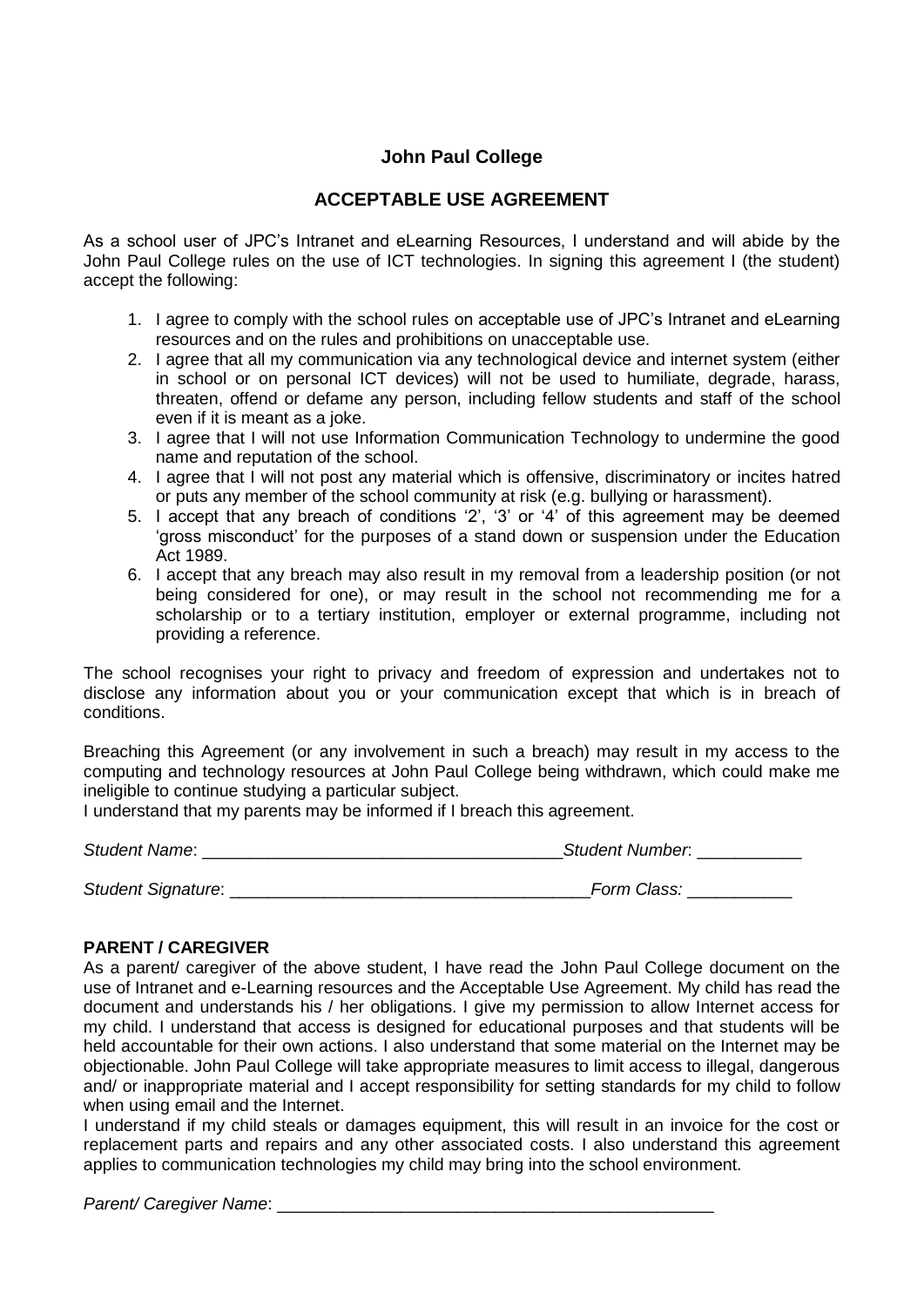*Parent/ Caregiver Signature*: \_\_\_\_\_\_\_\_\_\_\_\_\_\_\_\_\_\_\_\_\_\_\_\_\_\_\_\_\_\_\_\_\_\_\_\_\_\_\_\_\_\_\_\_\_\_

*Date*: \_\_\_\_\_\_\_\_\_\_\_\_\_\_\_\_\_\_\_\_\_\_\_\_\_\_\_\_\_\_\_\_\_\_\_\_\_\_\_\_\_\_\_\_\_\_

#### **John Paul College**

## **BRING YOUR OWN DEVICE AGREEMENT**

I want my child to bring their own digital device to school for use in the classroom learning programme. I understand (please tick each statement):

- $\Box$  All devices brought to school are my child's responsibility and the insurance for the device is my responsibility.
- □ All devices must arrive at school each day fully charged.
- $\Box$  Devices are only to be used under adult supervision. They are not to be used at breaktimes and all use is at the teacher's discretion.
- $\Box$  Devices brought to school are for the use of my child. Any sharing is at my child's discretion.
- $\Box$  Teachers will encourage the use of personal digital devices whenever possible and students will be able to use them for homework activities.
- $\Box$  Rules, including the cyber-safety policies, governing the use of any school-owned digital device will apply to student-owned devices, while they are at school, including adherence to the Copyright Act.
- I agree to allow my son/daughter to use the internet and other ICTs at school.
- I will contact the school if there is anything here that I do not understand.
- If there is a situation that concerns me, I will contact either the school or Netsafe [www.netsafe.org.nz](http://www.netsafe.org.nz/)

Please tick one of these options.

| I agree to allow photos/videos of my son/daughter to be included in school<br>publications/promotions including the newsletter, local media and school website<br>and school-managed sites. |
|---------------------------------------------------------------------------------------------------------------------------------------------------------------------------------------------|
| I do not want images of my son/daughter to be used.                                                                                                                                         |

Signed: …………………………………………………………………… (Parent/Caregiver)

Name: ……………………………………………………………………

Date: …………………………………………..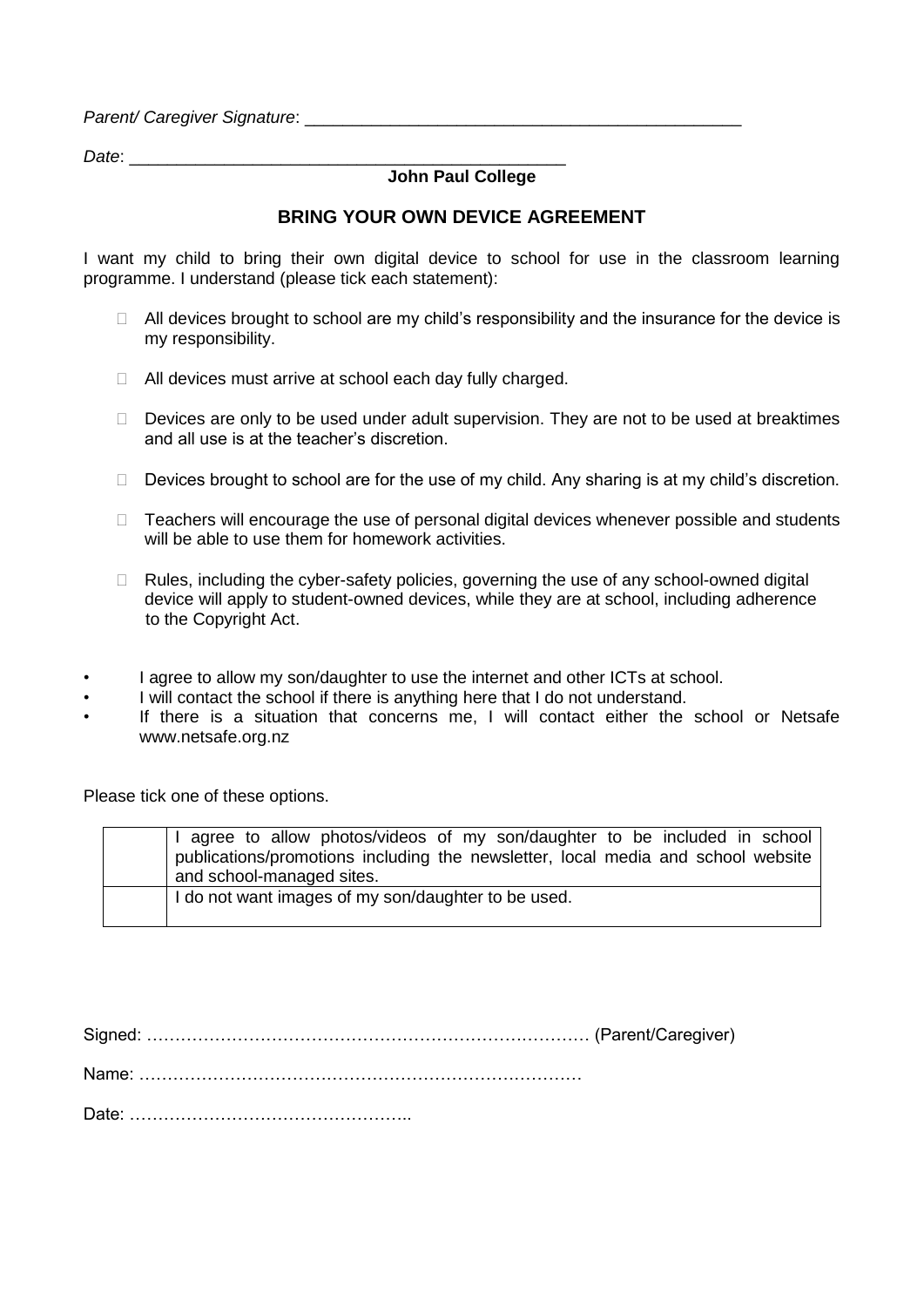# **DIGITAL CITIZENSHIP CONTRACT**

#### **When I use ICT's both at school and at home I have responsibilities and rules to follow. I agree to:**

- Be a safe user whenever and wherever I use that technology
- Be responsible whenever and wherever I use technology and support others by being respectful in how I talk to and work with them and never write or participate in online bullying. This includes forwarding messages and supporting others in harmful, inappropriate or hurtful online behaviour.
- Report to an adult if I feel unsafe or uncomfortable online or see a friend being unsafe or being made to feel uncomfortable by others

#### **When at school I agree to:**

- Behave in a way outlined in the school's Digital Citizenship Contract when online or using mobile technology.
- Keep myself and my friends safe by not giving out personal details including full names, telephone numbers, addresses and images and protecting my password.
- Use the technology at school for learning, use the equipment properly and not interfere with the work or data of another student.
- Remember that the content on the web is someone's property and ask my teacher or a parent/caregiver to help me get permission in I want to use information or pictures.
- Think carefully about what I read on the internet, question if it is from a reliable source and use the information to help me answer any questions (I should not copy and paste the information as my answer)
- Talk to my teacher or another adult if:
	- o I need help online
	- $\circ$  I am not sure what I should be doing on the internet
	- $\circ$  I come across sites that are not suitable
	- $\circ$  Someone writes something that I don't like, or makes me and my friends feel uncomfortable or asks me to provide information that I know is private
	- o I feel that the welfare of other students at the school is being threatened

## **When I use any netbook, mobile phone, iPod or other mobile device I agree to:**

- **Use it as requested for learning purposes as directed by my teacher**
	- Be responsible in my use and not use the device to find, create or send information that might be harmful, inappropriate or hurtful to me or anyone else.

## **Be entirely responsible for the security of the device at all times.**

## **To this end, when using any mobile device as a phone I will:**

- Keep my phone on silent during class times and only make or answer calls and messages during lesson times for specific learning purposes
- Protect the privacy of others and never post private information about another person using SMS messages.

## **When using any mobile device as a camera I will:**

- Only take photos and record sound or video when it is part of a class or lesson
- Seek permission from individuals involved PRIOR to taking photos, recording sound or videoing them (including teachers)
- Seek written permission from individuals involved PRIOR to publishing or sending photos, recorded sound or video to anyone else or to any online space
- Be respectful in how I talk to and work with others online and never write or participate in online bullying

This policy applies to students during school excursions, camps and extra-curricular activities.